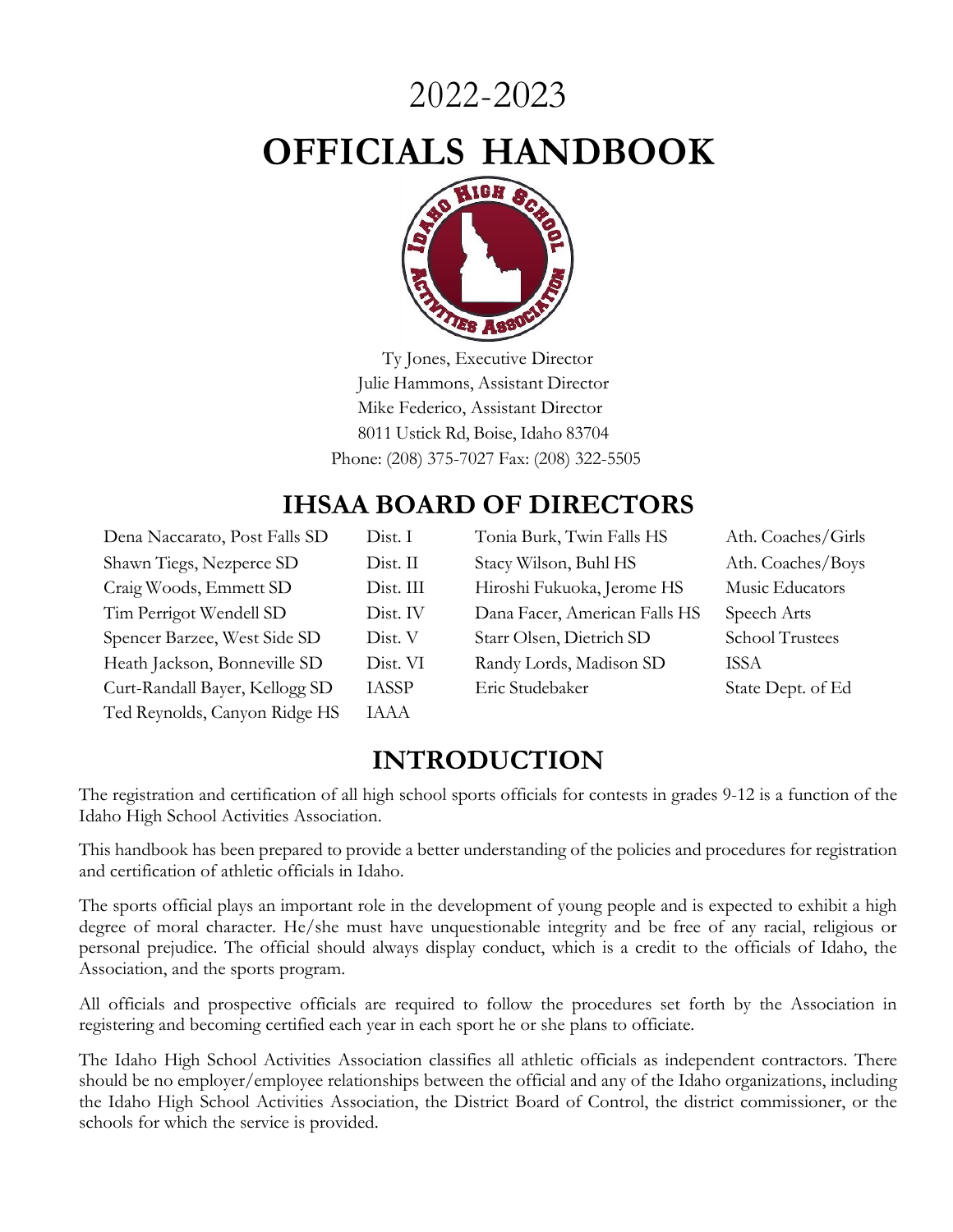

## TABLE OF CONTENTS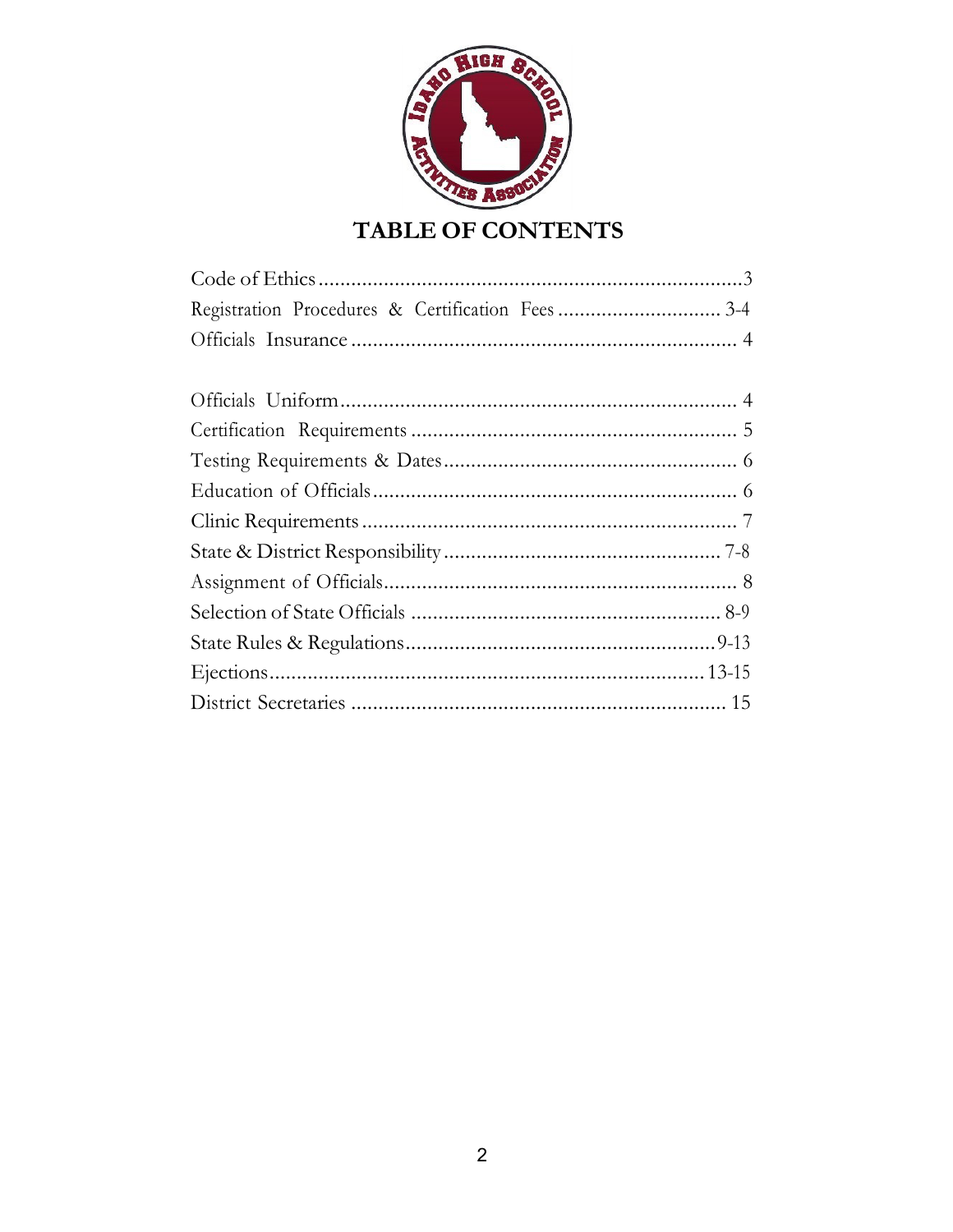

#### **Athletic Coaches & Officials Code of Ethics**

Believing that mine is an important part in the nationwide school athletic program, I pledge to act in accordance with these principles:

- 1. I will honor contracts regardless of possible inconvenience or financial loss.
- 2. I will study the rules of the game, observe the work of other coaches or officials and will, at all times, attempt to improve myself and the game.
- 3. I will conduct myself in such a way that attention is drawn not to me, but to the young people playing the game.
- 4. I will maintain my appearance in a manner befitting the dignity and importance of the game.
- 5. I will cooperate with the news media in the interpretation and clarification of rules and/or other areas relating to good sportsmanship but I will not make statements concerning "calls" after a game.
- 6. I will uphold and abide by all rules of the IHSAA and the National Federation.
- 7. I will shape my character and conduct so as to be a worthy example to the young people who play under my jurisdiction.
- 8. I will give my complete cooperation to the school that I serve and to the IHSAA which I represent.
- 9. I will cooperate and be professional in my association with other coaches or officials and will do nothing to cause them public embarrassment.
- 10. I will keep in mind that the game is more important than the wishes of any individual.

## **OFFICIALS REGISTRATION PROCEDURES**

To register online, go to our website www.idhsaa.org

- ü Click on *Officials*
- ü On the dropdown menu, click *either New Official or Returning Official* and follow the instructions
- $\checkmark$  Your email address is mandatory for online registration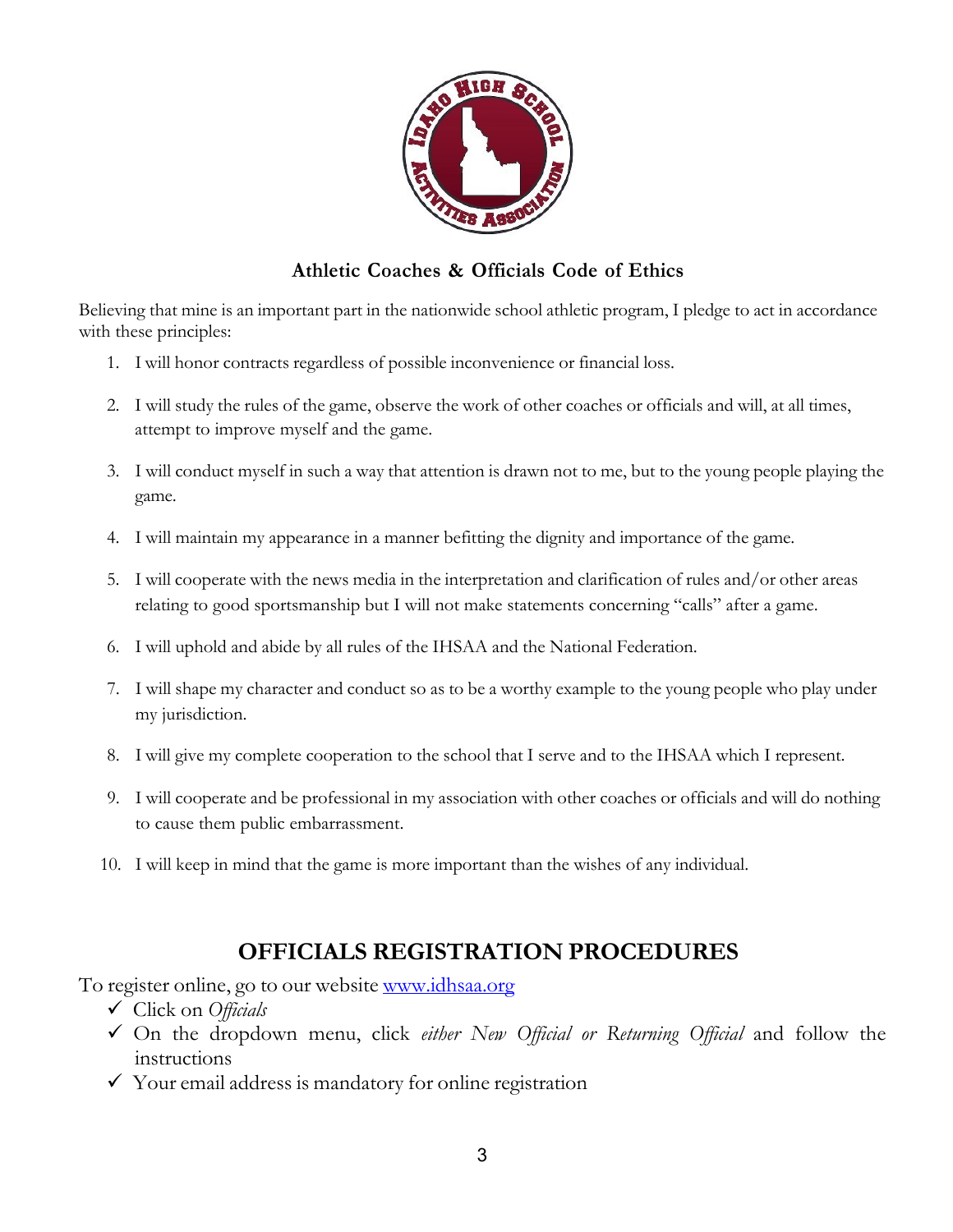## **REGISTRATION & CERTIFICATION FEES**

| Football   | \$45 | Baseball & Softball | \$55 |
|------------|------|---------------------|------|
| Volleyball | \$45 | Baseball only       | \$45 |
| Soccer     | \$45 | Softball only       | \$45 |
| Basketball | \$45 | Track               | \$45 |
| Wrestling  | \$45 | Swimming            | \$45 |

**LATE FEE:** A \$25 late fee will be assessed for ALL officials who registration after the registration deadline!

## **OFFICIALS INSURANCE**

All officials will be automatically enrolled in the AIG Life Insurance Company upon registration with the Idaho High School Activities Association. The IHSAA will pay the insurance fee for each individual.

The insurance package provides the following: \$1,000,000 General Liability; \$300,000 accident medical expense limit per injury; \$2,500 deductible; \$10,000 accidental death.

If you need to file a claim with AIG, please keep in mind that you will first contact Mindy Powers at the IHSAA for step-by-step instructions.

#### *Remember:*

This insurance policy is meant only to supplement primary insurance; it should not be the main source of coverage for any official following an incident.

In the event of an incident at an IHSAA sanctioned event, you are REQUIRED to have a signed letter from the on-site administrator present at the time of the incident.

## **OFFICIALS UNIFORM**

The IHSAA emblem is not mandatory, but if worn the IHSAA emblem is to be worn on the left sleeve of the official's shirt, one inch below the shoulder seam in volleyball, wrestling, baseball and softball. In football, soccer and basketball the patch shall be worn on the left pocket area of the shirt. Certified officials may obtain emblems from the IHSAA office or your commissioner/interpreter. Individual district emblems may be worn during the regular season and district play. No district emblems shall be worn during state play-in or state tournament games.

The required uniform for all officials in the sports of football, basketball, baseball, softball, volleyball, soccer, and wrestling may be found in the respective officials' manuals for these sports.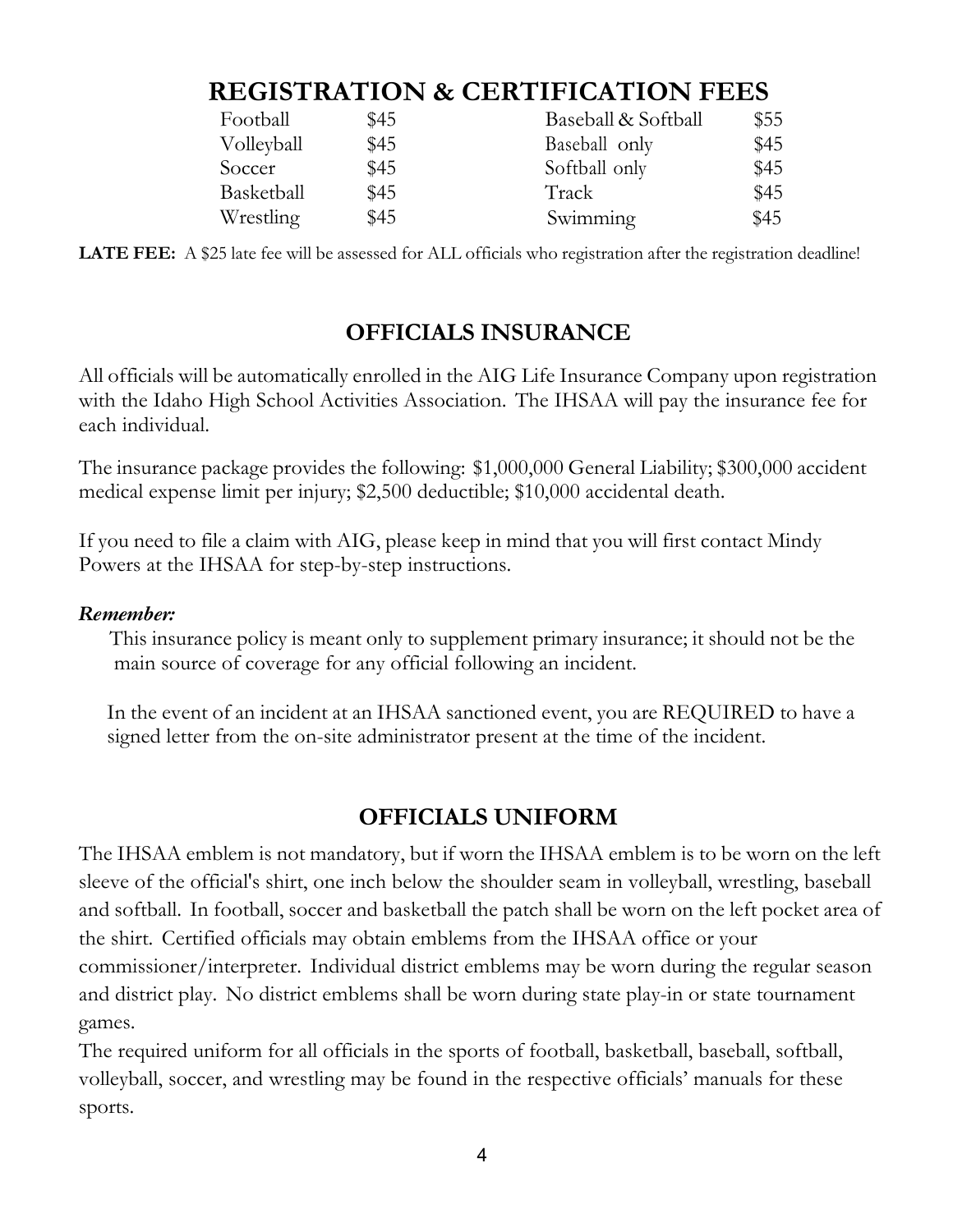## **CERTIFICATION REQUIREMENTS** for **OFFICIALS**

#### There are **two classes** of certified officials:

- 1. Varsity officials are eligible to officiate interscholastic contests.
- 2. Non-varsity officials are eligible to officiate non-varsity contests **only**

## **Varsity officials must:**

- 1. Complete registration before the final registration deadline.
- 2. Attend a State Rules Clinic, or make arrangements with the District Commissioner for a make-up session. This is allowed only in cases of emergency or previously approved circumstances by the commissioner.
- 3. Attend a minimum of two (2) local meetings in addition to the State Rules Clinic.
- 4. Have received a score of 80 or better on the required NFHS test the previous year, and current year.
- 5. Receive a recommendation from the district commissioner upon completion of a background check.
- 6. Complete the St. Luke's Concussion Course and NFHS Sudden Cardiac Arrest Course before officiating a regular season contest. Officials are required to review these courses on even numbered years\*. This is to be completed after May 1, 2022. The IHSAA statewide Concussion and SCA review dates are: 2022-23, 2024-25, etc.

## **Non-varsity officials must:**

- 1. Complete registration before the final registration deadline.
- 2. Complete the required NFHS test for the current year with a score of 70 or better.
- 3. Attend a State Rules Clinic, or make arrangements with the District Commissioner for a make-up session. This is allowed only in cases of emergency or previously approved circumstances by the commissioner.
- 4. Receive a recommendation from the district commissioner upon completion of a background check.
- 5. Complete the St. Luke's Concussion Course and NFHS Sudden Cardiac Arrest Course before officiating a regular season contest. Officials are required to review these courses on even numbered years\*. This is to be completed after May 1, 2022. The IHSAA statewide Concussion and SCA review dates: 2022-23, 2024-25, etc.

\*Note: If you are a new official in an odd year, you must take courses in that year and then again on even numbered year. The IHSAA Board of Directors must approve alternative concussion courses or seminars.

**Age Requirements:** All officials must be at least 16 years old.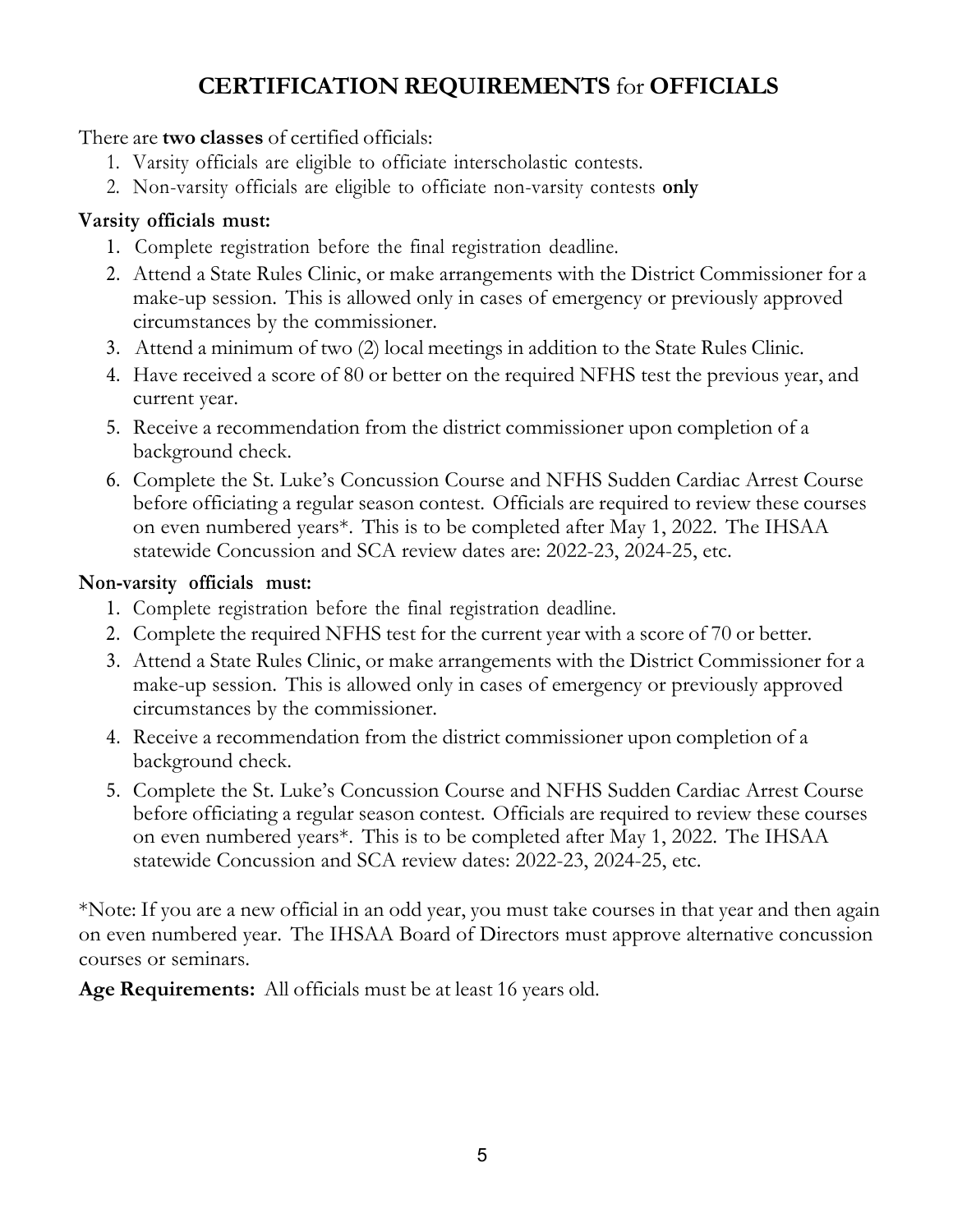## **TESTING REQUIREMENTS & DATES**

**Testing Requirements:** Exams will be administered online through the NFHS during the testing window. Exams will be available from 12:01 A.M. (MST) on the first test date to 11:59 P.M. (MST) on the final test date.

- 1. Tests may be taken up to **FIVE (5) times** during the testing window.
- 2. Tests may be taken **OPEN BOOK.**

| <b>NFHS TESTING DATES for IDAHO</b> |               |            |              |
|-------------------------------------|---------------|------------|--------------|
| Volleyball/Football                 |               | Open       | <b>Close</b> |
|                                     | Part I        | 7/15/2022  | 8/07/2022    |
|                                     | Part II       | 8/08/2022  | 9/26/2022    |
| <b>Soccer:</b> Part I (only)        |               | 8/01/2022  | 8/28/2022    |
| Swimming                            |               | 10/01/2022 | 11/5/22      |
| <b>Basketball</b> Part I (only)     |               | Open       | <b>Close</b> |
|                                     |               | 10/23/2022 | 11/25/2022   |
| Wrestling                           |               | Open       | <b>Close</b> |
|                                     | Part I        | 10/09/2022 | 11/20/2022   |
|                                     | Part II       | 11/21/2022 | 12/16/2022   |
| Baseball/Softball                   |               | Open       | <b>Close</b> |
|                                     | Part I        | 2/05/2023  | 3/19/2023    |
|                                     | Part II       | 3/20/2023  | 4/03/2023    |
| Track                               |               | Open       | <b>Close</b> |
|                                     | Part I (only) | 3/20/2023  | 4/03/2023    |

**Change of Address:** Officials are responsible for updating any change of address in DragonFly.

**Transfer Officials:** Varsity officials transferring from another state may secure varsity status in Idaho providing:

1. The IHSAA receives a letter from the previous state association confirming the status of the official.

- 2. Registration/certification fees are paid to the IHSAA.
- 3. The IHSAA receives the previous 2 years of test scores from state association.

## **EDUCATION OF OFFICIALS**

- 1. Education of officials is the heart of the officiating program and is the responsibility of the district officials' associations.
- 2. Officials may enroll in the approved classes and become certified by successfully completing the certification requirements.
- 3. An official who is in good standing in a contiguous state may work contests in Idaho by satisfying district and state requirements. To become eligible to officiate any post-season contest, the official must pay the full Idaho district and state registration fees.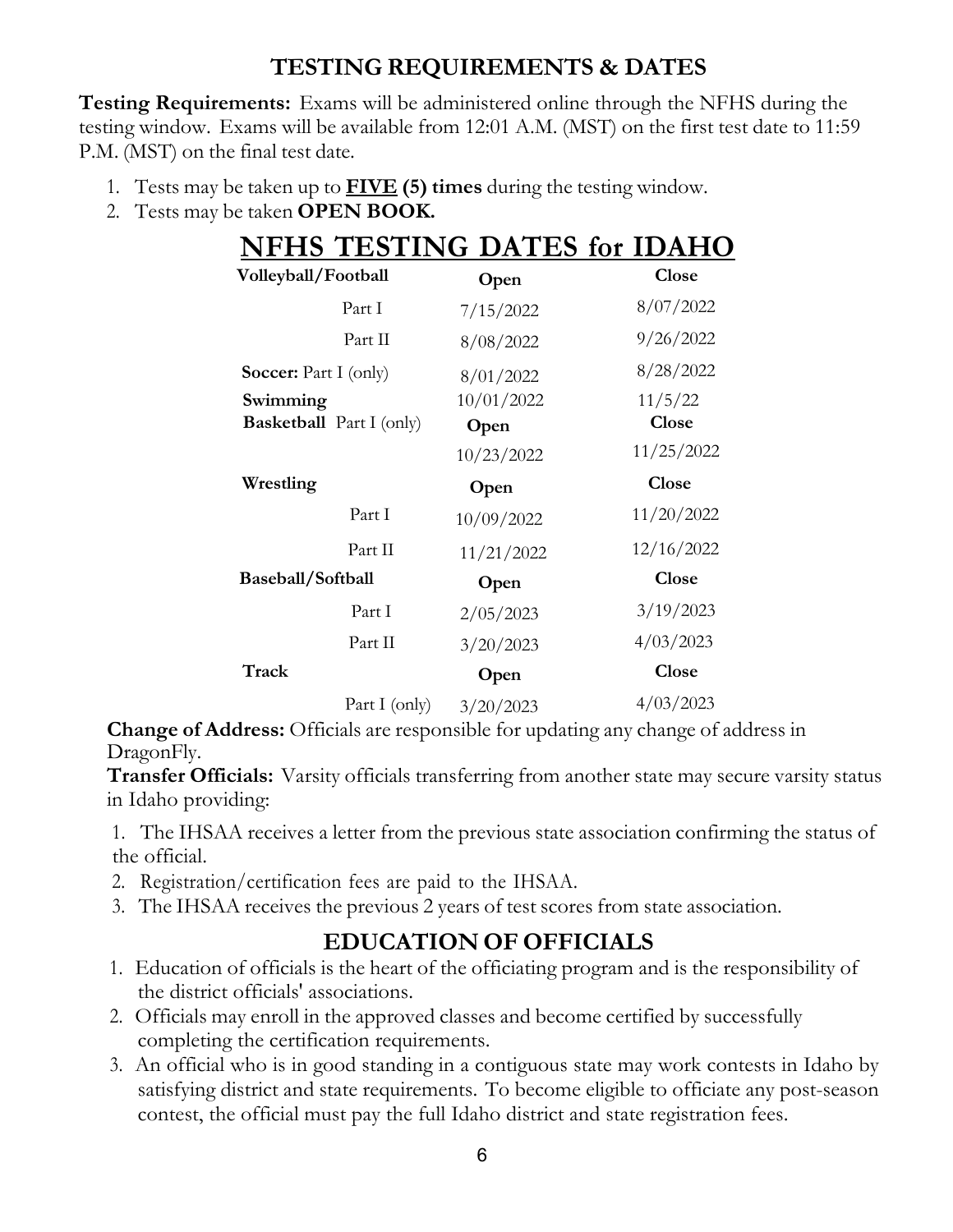# **CLINIC REQUIREMENTS** for **STATE OFFICIALS**

**Required hours:** A clinic required for all athletic officials' eligibility to officiate state play-ins and championship games is defined as in class or on field/court instruction that must include a minimum of **six contact hours.** The contact hours can be acquired in multiple days or one sixhour block that would not include breaks.

**Presentation:** A clinic is presented by multiple clinicians using a variety of multi-media methods. These presentation methods may include (but not limited to, nor do all need to be used) speeches, DVD's, Power Points. Court or field mechanics may include officiating simulated or actual games or specific situations or review of game tapes/films.

**Clinic content:** A clinic may contain general information such as motivational presentations, health and safety presentations, tax information, and/or other materials of interest. A clinic must contain sports-specific presentations and/or mechanics demonstrations. A clinic may cover multiple sports; however, participants must attend sports-specific presentations to receive credit for a clinic in that sport.

## **STATE RESPONSIBILITY**

- 1. The IHSAA office provides rule packet materials, which include NFHS Rule Books, Case Books, manuals, etc. Registration fees cover the cost of producing these materials and insurance coverage.
- 2. A service of the IHSAA is to sponsor rules' clinics for officials and coaches. These clinics are conducted by state rules interpreters who cover rule changes, rule interpretations, points of emphasis, and special topics. When contacting the IHSAA for a rule interpretation or clarification, please direct questions to the person in charge of that sport:

**Ty Jones** – football, cross-country, wrestling, basketball, track **Julie Hammons** – swimming, golf, softball, soccer **Mike Federico** – volleyball, tennis, baseball

3. **Online Testing:** Testing is an important part of the training procedure. Tests are used to help gauge each official's knowledge in given game situations. Part I is required for soccer, basketball and track; Part II is required for all other sports. The required test is open book and used to determine varsity or non-varsity status. With the exception of soccer, basketball and track, Part I test is open book to be completed at the official's leisure, individually or in a group. Its primary function is to serve as a guide to help study and learn the rules.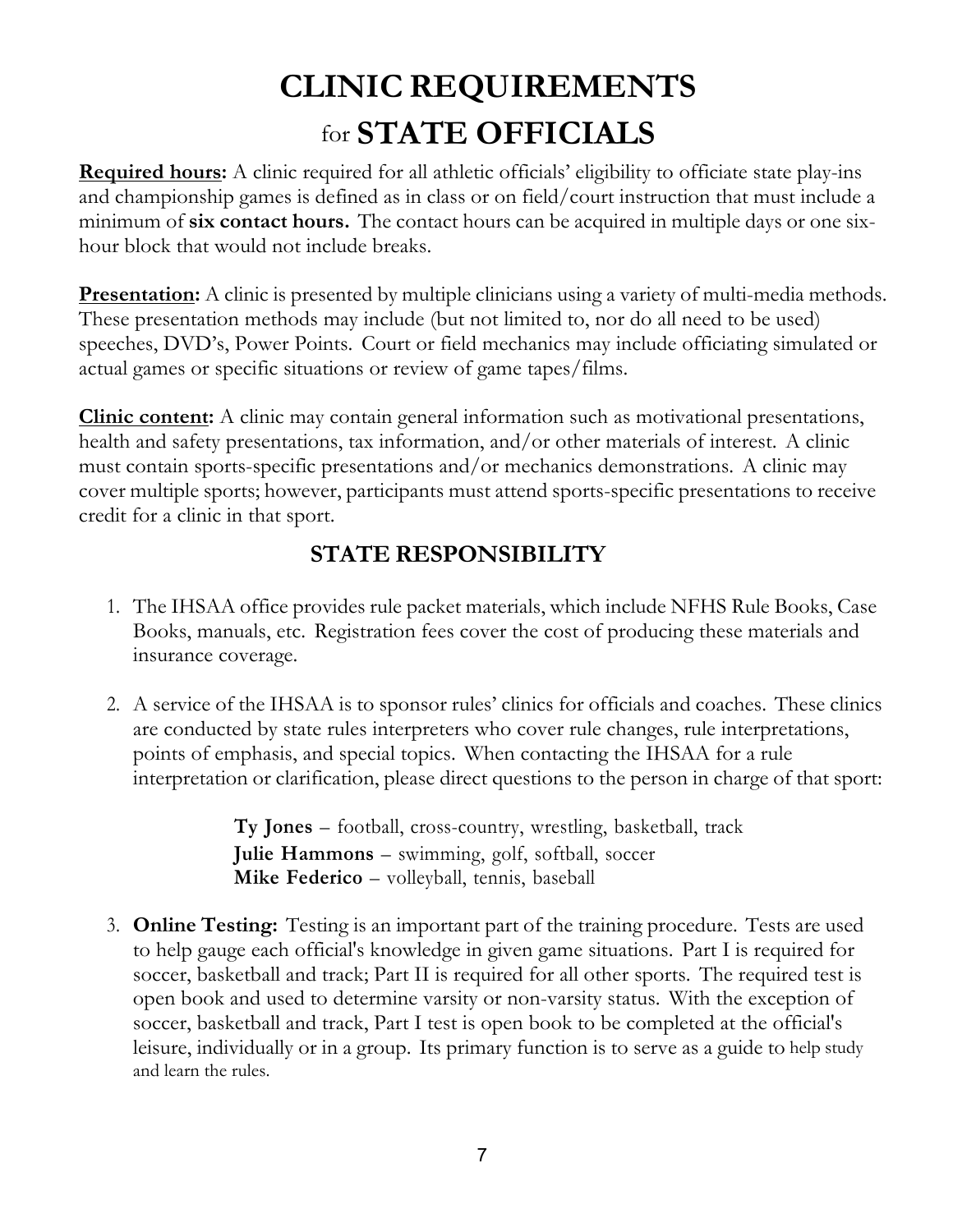## **DISTRICT RESPONSIBILITY**

- 1. Activity district associations are the key to a successful officiating program. Recruiting, educating, rating, and assigning officials are all important functions of these associations.
- 2. All officials used to officiate contests in grades 9-12 must be on approved lists as required by the IHSAA rules and regulations.
- 3. The organizational pattern followed in operating district officials' associations differs from district to district.
- 4. Recruiting new officials is a primary responsibility at the local level. Officials who are active in the program, coaches, and school administrators should always be looking for individuals whom they feel have the background and interest to become proficient officials.
- 5. The educating program at the district or local level should require membership in the local officials' association and active participation in the regularly scheduled meetings. The district or local commissioner or assigned rules interpreter should be active in developing a training program to constantly upgrade the caliber of officiating.

## **ASSIGNMENT OF OFFICIALS**

All sports officials used in contests involving grades 9-12 must be certified by the IHSAA. While the IHSAA has established minimum requirements that all officials must fulfill, the IHSAA is not responsible for the assigning or rating of officials during the regular season and cannot guarantee all officials will be assigned to officiate interscholastic contests. The sport commissioner in each district usually assigns all officials for varsity contests. Officials for nonvarsity contests may be assigned through appointed persons or secured independently, depending upon the policy the local district has adopted.

## **SELECTION OF STATE OFFICIALS**

- 1. The selection of officials for state level competitions is the responsibility of each activity district.
- 2. Each activity district is required to submit a list of ranked certified officials to the IHSAA.
- 3. The assignment of officials to state competition will be determined by the order of district ranking of each individual official.
- 4. The number of officials representing each district at state competition in soccer, volleyball, basketball, wrestling and softball will be determined by the IHSAA.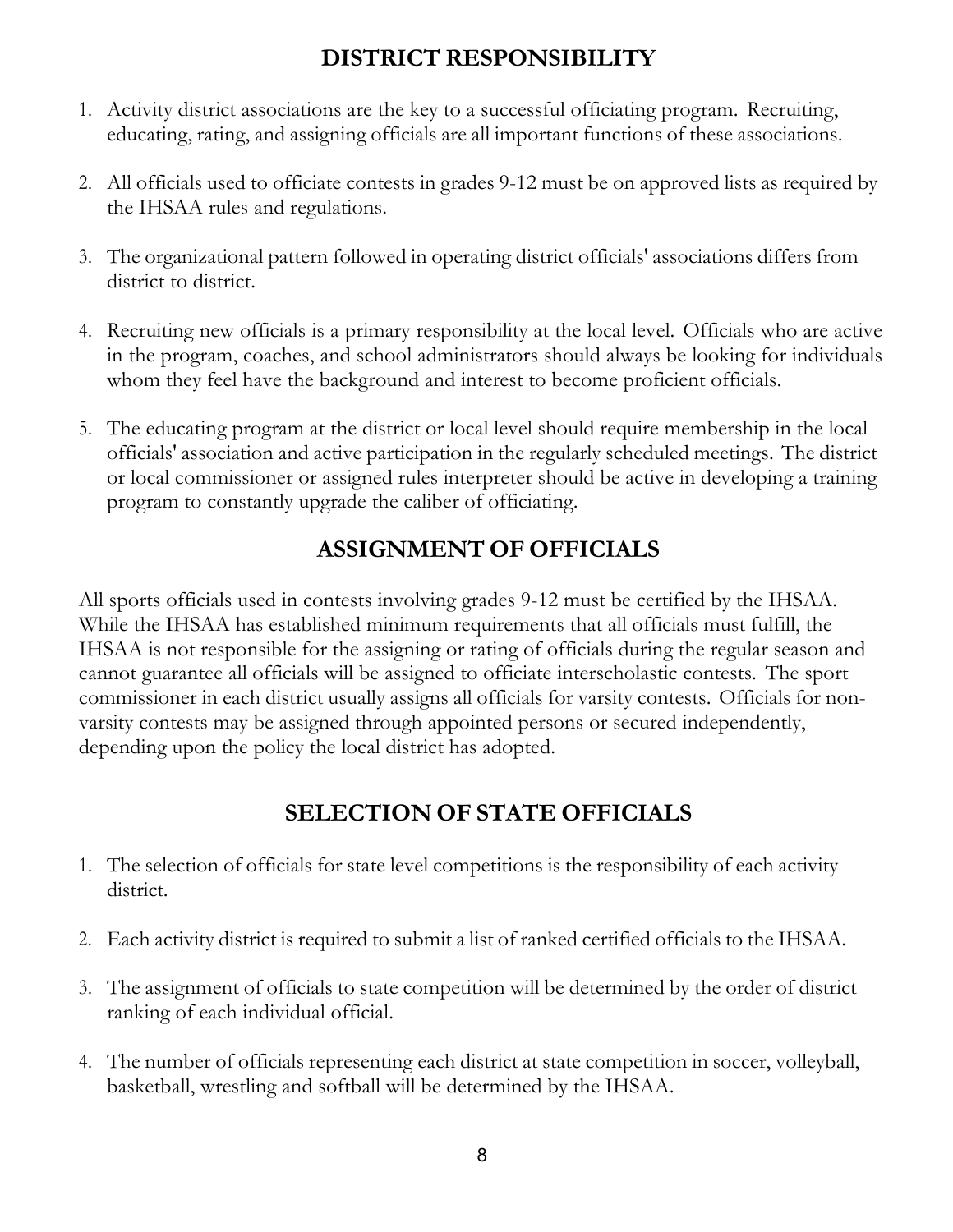- 5. In football, when possible, the top team of officials selected from each activity district will be assigned to officiate a game in the Milk Bowl that does not involve a team from their district.
- 6. In basketball, when possible, the top-rated official from each activity district will be assigned to officiate a championship game in one of the six classifications. The game will be one in which a school from their district is not involved.
- 7. An official will not be eligible to officiate a state contest until **after the** second **season (two for soccer)** of service as a certified official.
- 8. An official must attend an official's clinic, other than the district rules meeting once every three years for eligibility to officiate a state tournament.

## **STATE RULES & REGULATIONS: Officials**

#### **10-1 GENERAL**

- **10-1-1** The officials for all interscholastic contests must be on the IHSAA list of approved officials. All contests in which unapproved officials are used may be declared "no contest", and schools will be subject to fine and/or suspension.
- **10-1-2** Code of Ethics and Background Checks for Officials
	- a. The Association reserves the right to suspend or drop from the approved list any official who does not comply with the Code of Ethics for Athletic Officials, whose conduct on or away from the area of competition indicates the official is unfit to serve, or who does not wear the official uniform as prescribed by the Association.
	- b. All officials must pass a criminal background check conducted by the Association upon registering and every odd-numbered year of continued service. Officials cannot have been convicted of:
		- 1. A felony involving the use, possession or sale of a controlled substance within the last 10 years. The 10-year period of ineligibility to officiate shall commence from the date of suspension from officiating duties or from the date of conviction, whichever occurred first, or
		- 2. A crime involving the use or threatened use of violence against a person within the last 10 years. The 10-year period of ineligibility to officiate shall commence from the date of suspension from officiating duties or from the date of conviction, whichever occurred first, or
		- 3. A crime involving a minor child at any time.
	- c. Officials will be suspended during any and all formal investigations.
- **10-1-3**A coach may not officiate in varsity games in which students from his/her school may be contestants, except by mutual consent in writing by both coaches prior to the contest.
- **10-1-4**The IHSAA will not consider protests of sports officials' contest decisions. The correction of any errors will be done in accordance with National Federation rules.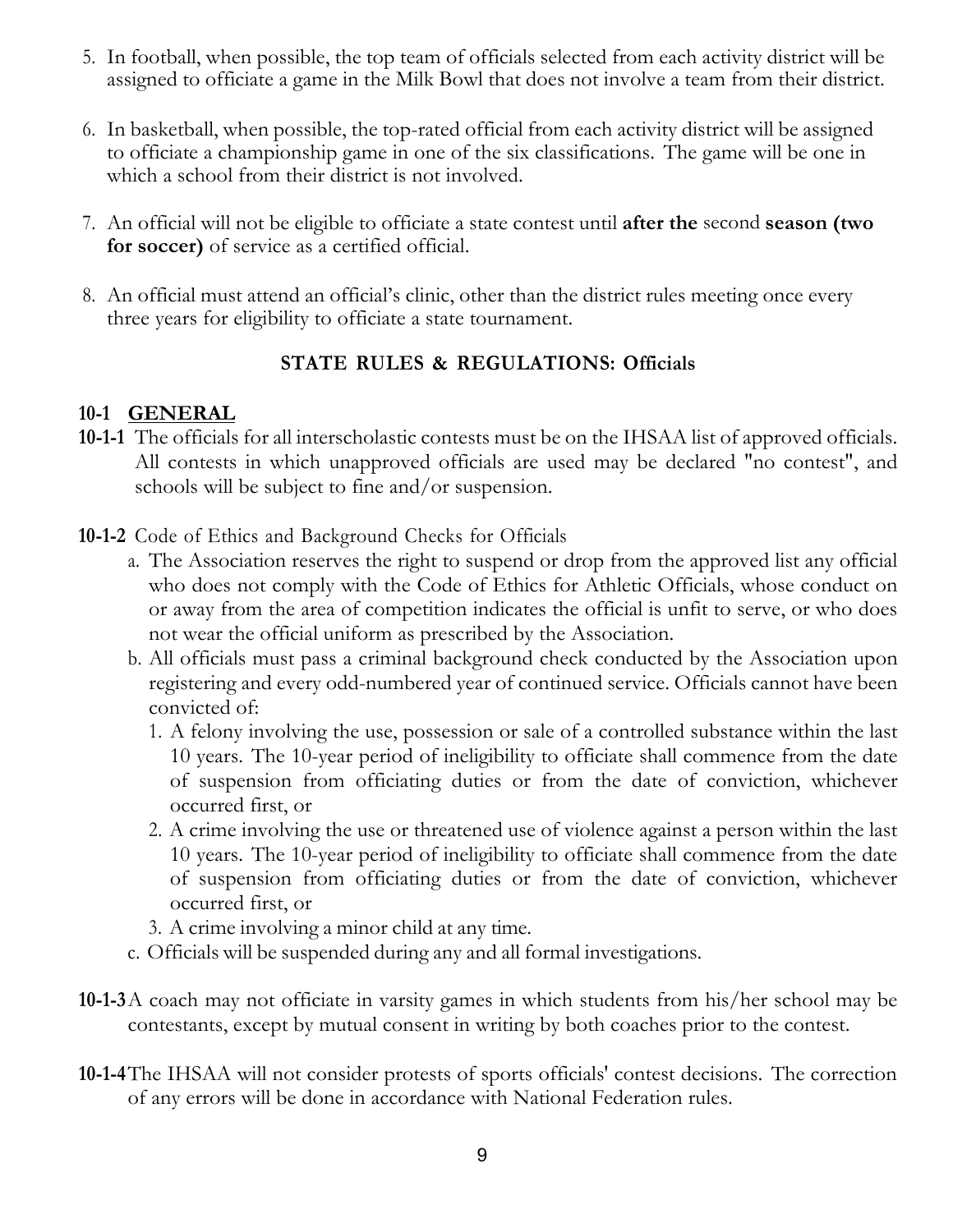- **10-1-5**Game officials may not declare a forfeit of a state tournament game prior to consulting with the tournament manager.
- **10-1-6**Officials assigned to play-in games involving the sports of volleyball, football, soccer, basketball, and softball will be selected from the host district.

In the sports of volleyball and basketball if one of the schools is from the host district, the officials should be selected from the activity districts involved in the play-in game. One official from each participating district would be selected.

Requesting Neutral Officials Neutral officiating crews will be assigned in the sport of football for all semifinal games. District crews will have equal representation when possible. If neutral officials are requested for the 3A, 2A and 1A quarterfinals, the requesting school will pay all additional expenses or \$250, whichever is greater, to the IHSAA. Such requests must be submitted by the school in writing to the IHSAA by the Monday prior to the contest. The neutral crew would come from the district closest to the game site. Example: A school from District V requests their football play-off game involving District IV use officials from a neutral district. If the game is played in District IV, District III officials would be used. If the game is played in District V, District VI officials would be used.

If circumstances exist where officials are not available from a neutral district, the officials will be assigned under the IHSAA standard policy for assigning officials to play-off games.

## **10-2 CERTIFICATION OF OFFICIALS**

- **10-2-1** There are two classes of certified officials:
	- a. Varsity officials are eligible to officiate interscholastic contests, grades 9-12.
	- b. Non-varsity officials are eligible to officiate non-varsity contests only.
	- c. In situations where there is a lack of sufficient number of available varsity officials, nonvarsity officials may be allowed to officiate varsity contests with permission of both the district commissioner and the IHSAA.
- **10-2-2** Registration procedures
	- a. District commissioners/interpreters will forward an IHSAA email in June of each year to all previously registered officials in their district containing registration requirements and dates/sites of the State Rules Clinics. This information is also posted on the IHSAA website, idhsaa.org.
	- b. Varsity officials must complete registration on or before the deadline set by the IHSAA. Officials completing registration after these dates will be classified non-varsity.

## **10-3 CERTIFICATION REQUIREMENTS**

- **10-3-1** Varsity officials must:
	- a. Complete registration before the final registration deadline.
	- b. Attend a state rules clinic, or make arrangements with the district commissioner for a make-up session in cases of emergency or previously approved circumstances.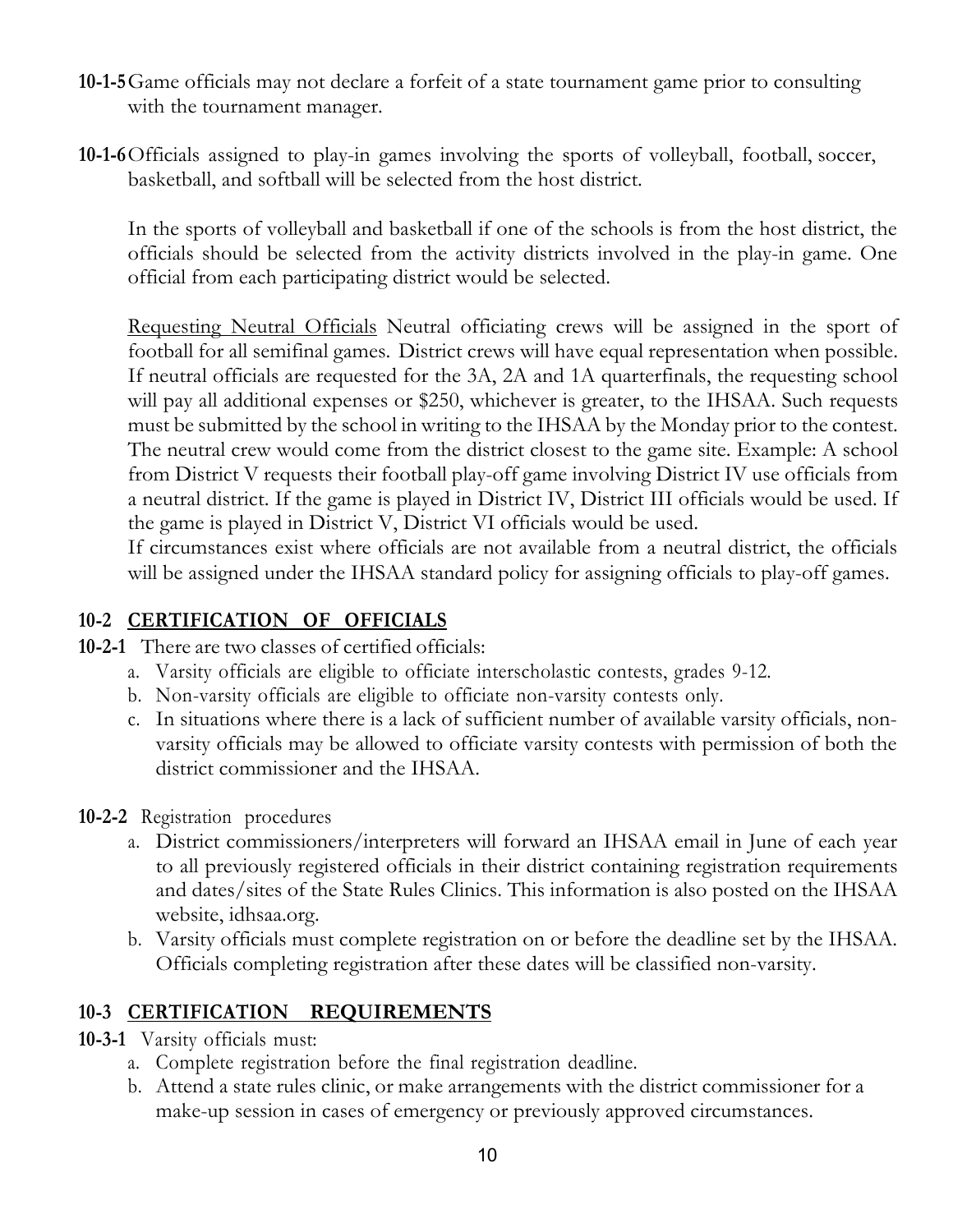- c. Attend a minimum of two local meetings in addition to the state rules clinic.
- d. Score 80 or better on the required NFHS test the previous year.
- e. Score 80 or better on the required NFHS test for the current year.
- f. Receive a recommendation from the district commissioner upon completion of a background check.
- g. Complete the St. Luke's Concussion Course before officiating a regular season contest. Officials are required to review the St. Luke's Online Concussion Course on even numbered years. The IHSAA Statewide Concussion Review dates: 2020-21, 2022-23, etc. The IHSAA Board of Directors must approve alternative concussion courses or seminars.
- h. All officials must take the NFHS Sudden Cardiac Arrest course prior to officiating a regular season contest. All officials are required to review the NFHS Sudden Cardiac Arrest Course on even numbered years. IHSAA Statewide S. C. A. Review dates: 2020- 21, 2022-23, etc. Only courses completed after May 1 will be accepted.
- **10-3-2** Non-varsity officials must:
	- a. Register with the IHSAA.
	- b. Attend a state rules clinic, or make arrangements with the district commissioner for a make-up session in cases of emergency or previously approved circumstances.
	- c. Score 70 or better on the required NFHS test for the current year.
	- d. Receive a recommendation from the district commissioner upon completion of a background check.
	- e. Complete the St. Luke's Concussion Course before officiating a regular season contest. Officials are required to review the St. Luke's Online Concussion Course on even numbered years. The IHSAA Statewide Concussion Review dates: 2020-21, 2022-23, etc. The IHSAA Board of Directors must approve alternative concussion courses or seminars.
	- f. All officials must take the NFHS Sudden Cardiac Arrest course prior to officiating a regular season contest. All officials are required to review the NFHS Sudden Cardiac Arrest Course on even numbered years. IHSAA Statewide S. C. A. Review dates: 2020- 21, 2022-23, etc. Only courses completed after May 1 will be accepted.

## **10-3-3** Testing

Part I is required for soccer, basketball and track; Part II is required for all other sports. Required tests will be administered online through the NFHS during the testing window.

- a. Tests may be taken open book.
- b. Tests may be retaken up to five times during the testing period.
- **10-3-4**All sports officials used in contests involving grades 9-12 must be certified by the IHSAA. While the IHSAA has established minimum requirements that all officials must fulfill, the IHSAA is not responsible for the assigning or rating of officials during the regular season, and cannot guarantee that all officials will be assigned to officiate interscholastic contests. These responsibilities are retained by the district Board of Control in each activity district. The sports commissioner in each district usually assigns all officials for varsity contests.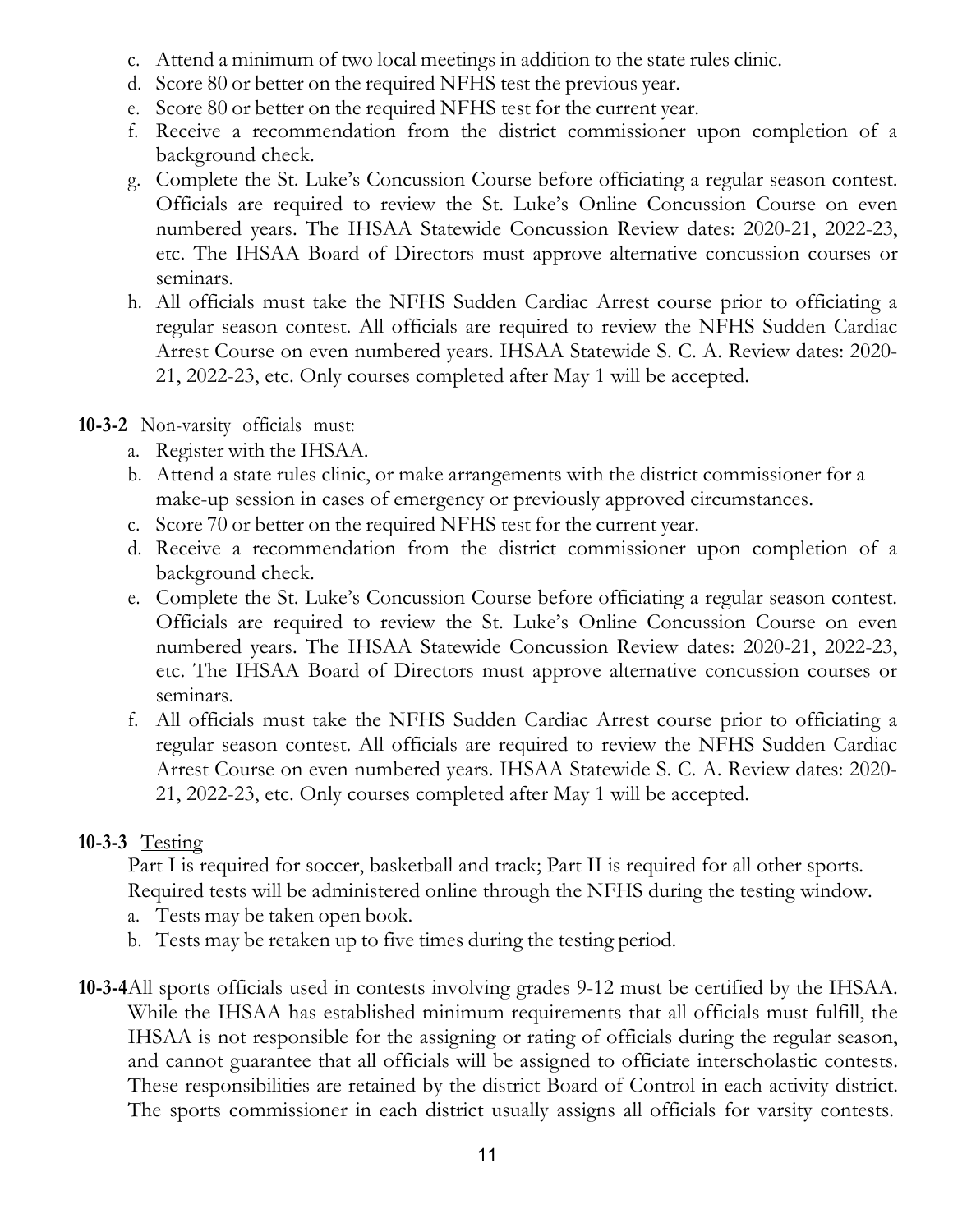Officials for non-varsity contests may be assigned through appointed persons or secured independently. Selection and assignment of officials for state level competitions are administered by the IHSAA.

**10-3-5**The district representation of officials to state tournaments shall be based upon the number of schools within an activity district that offer that sport. Example:

|           | Volleyball<br>24 Officials | Basketball<br>36 Officials | Wrestling<br>24 Officials |
|-----------|----------------------------|----------------------------|---------------------------|
| Dist. I   | 2                          | 4                          | 3                         |
| Dist. II  | 2                          | 5                          | 2                         |
| Dist. III | 7                          | 11                         |                           |
| Dist. IV  | 6                          |                            | 4                         |
| Dist. V   | 3                          | 4                          | 4                         |
| Dist. VI  |                            | 5                          | 4                         |
|           |                            |                            | +4 at larges              |

- **10-3-6**In the following sports, certified officials need not be used: cross country, swimming, tennis, golf, track (except for district and state track).
- **10-3-7**In order to be eligible to officiate state tournaments, athletic officials must meet the varsity requirements and attend one additional clinic once every three years.

#### **10-4** Schools' Responsibilities

Each school shall administer the necessary procedures to ensure that officials will be able to officiate athletic competition in a supervised and safe environment.

#### **10-4-1** Pre-Game Procedures

- a. A designated school official shall be available to direct officials to their assigned dressing room and shower facilities. Schools should provide towels for the officials, if possible.
- b. Officials' facilities should not be located where the officials would have to pass through a player locker room or coach's office, if possible.
- c. Officials should be paid by the school prior to the contest, if possible.

#### **10-4-2** Procedures During Contest

- a. Home management shall escort officials to and from dressing room during halftime.
- b. Water or refreshments should be provided for the officials.
- c. Restroom facilities shall be available for officials during halftime.
- d. Home management is responsible for fan behavior and for removing individuals from the area for unacceptable actions towards officials.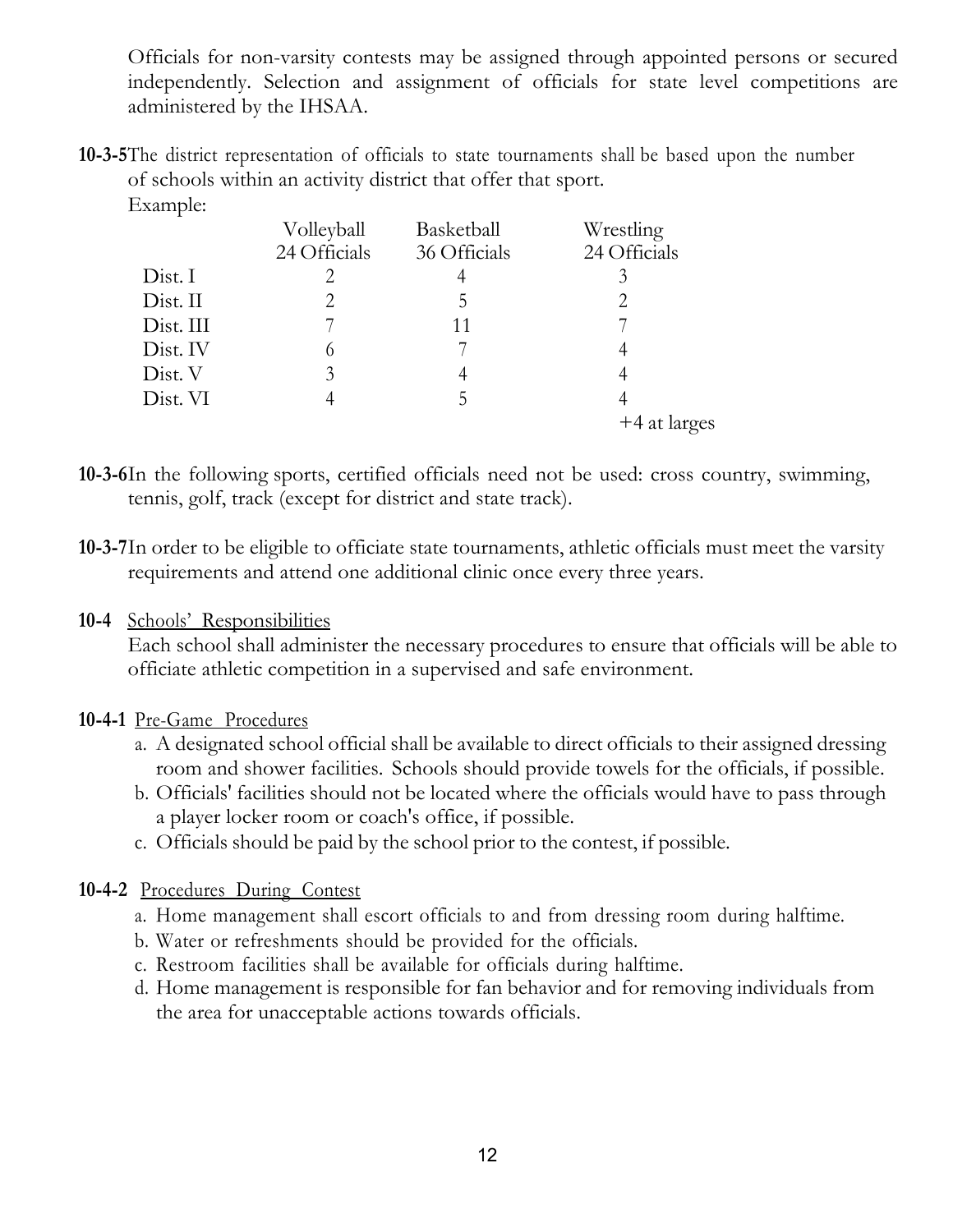#### **10-4-3** Post Game Procedures

- a. Arrangements shall be made by the host school management to escort officials from the playing area to their dressing room.
- b. Measures shall be taken to prevent unauthorized individuals from entering the officials' dressing room after the game.
- c. Adequate security must be provided for official in traveling from dressing room to their vehicles.

## **RULE 4-3 PENALTIES FOR STUDENT/COACH/FAN EJECTIONS**

**4-3-1** In any athletic contest, including jamborees, any coach or player ejected for an unsportsmanlike or flagrant act will be suspended for the remainder of the contest/game/jamboree – and, will be suspended for the next regularly scheduled contest at that level of competition, and all other games/meets/matches in the interim, in any sport, at any level of competition. Any staff or parent/fan/spectator associated with a member school ejected for an unsportsmanlike or flagrant act will be suspended for the remainder of the contest/game/jamboree – and, will be suspended for the next two regularly scheduled contests at that level of competition, and all other games/meets/matches in the interim, in any sport, at any level of competition.

Note: Jamborees shall not be considered a regularly scheduled contest.

- a. At the time of ejection, the person/s must leave the field of play and assume a position that will not enable him or her to see or be seen.
- b. During the suspension of the next regularly scheduled contest, the player is permitted to watch the contest, but may not participate. The coach is not allowed at the contest. The parent/staff/fan/spectator is not allowed at the next two contests.
- c. Players will also be required to take the NFHS free, online sportsmanship course and submit a certificate of completion to school administration prior to reinstatement. The course must be completed between ejection and reinstatement.
- d. Coaches will also be required to take the NFHS online Teaching and Modeling Behavior course and submit a certification of completion to school administration prior to reinstatement. The course must be completed between ejection and reinstatement.
- e. Parents will also be required to take the NFHS free, online Positive Parenting Within School Programs course and submit a certification of completion to school administration prior to reinstatement. The course must be completed between ejection and reinstatement.
- f. Other Persons (staff/fan/spectators that are not parents) will also be required to take the NFHS free, online sportsmanship course and submit a certificate of completion to school administration prior to reinstatement. The course must be completed between ejection and reinstatement.
- **4-3-2** A second violation will result in being suspended for the next two (2) regularly scheduled contests. The third ejection will result in suspension for the remainder of that season. If penalties are imposed at the end of the sport season and no contest remains, the penalty is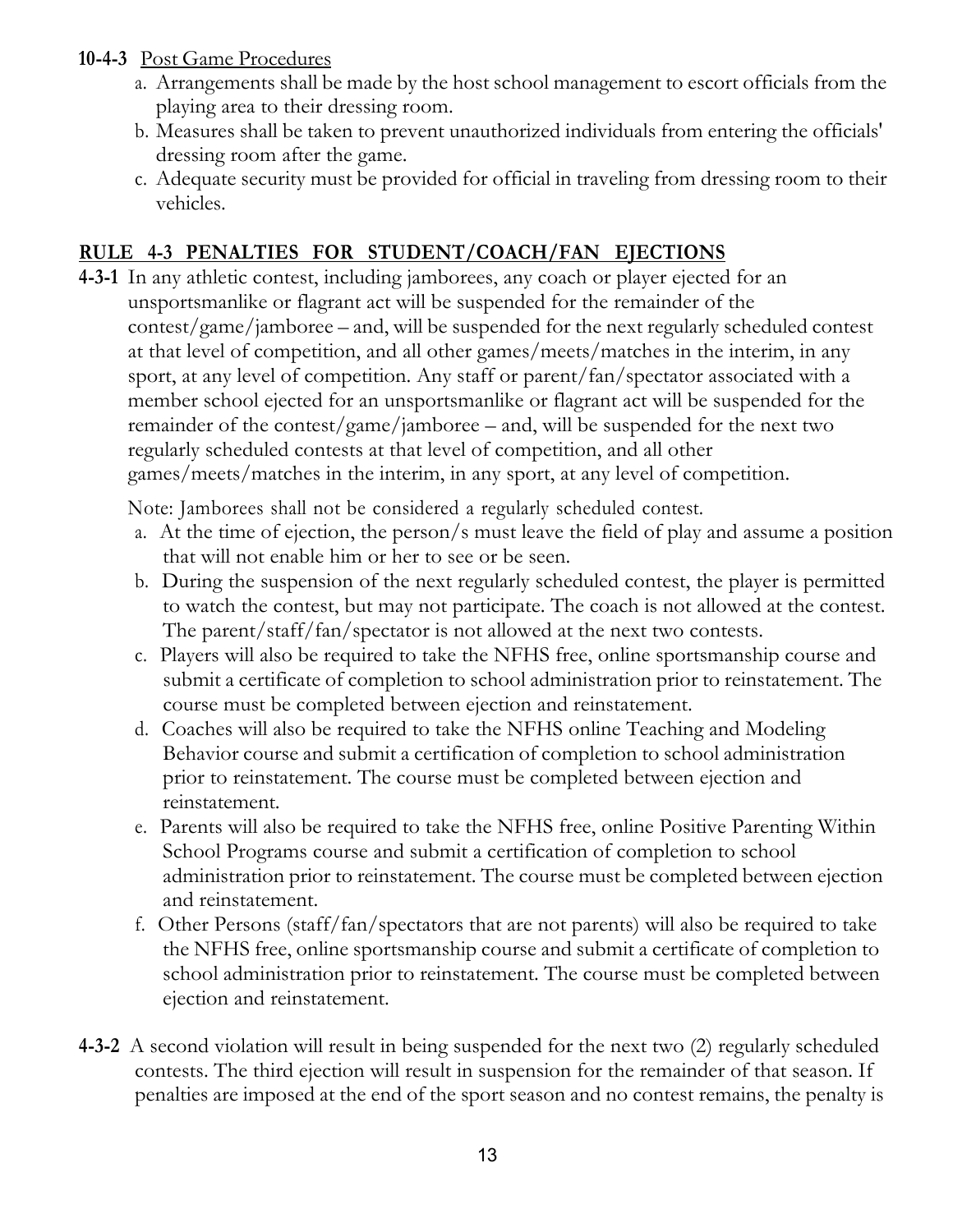carried over to that particular sport until the next school year. In the case of a senior student, the penalty will continue to the next IHSAA sponsored sport.

- **4-3-3** The procedure for suspension and notification is:
	- a. The officiating crew must approve any additional suspension by a majority vote at the conclusion of the contest.
	- b. The officials shall issue a card to the coach or school administrator when a player/ coach/staff/parent/fan/spectator is ejected from competition. The card must be issued at or prior to the conclusion of the competition in which the infraction occurred.
	- c. The official must notify the ejected person/s' school administration/coach of the suspension for the next contest at or prior to the conclusion of the competition in which the infraction occurred.
	- d. The game official that disqualifies an individual for an unsportsmanlike act must notify the District Commissioner with a written report by the conclusion of the next day.
	- e. The District Commissioner, upon receipt of the report, shall notify the District Secretary, President of the District Board of Control, the school, and the IHSAA with a written report of the incident by the conclusion of the next school day.
- **4-3-4** The responsibility to enforce the penalty for being suspended lies with the school principal. Any dialogue concerning the suspension should come from the school principal and be directed to the President of the District Board of Control of the region in which the contest took place. The President of the District Board of Control (of the region in which the contest took place) may appoint a hearing committee to hear any appeals within 48 hours of the receipt of a complete report of the incident. It is the responsibility of the secretary of the District Board of Control in which the hearing took pace, to notify the district Board of Control secretary in which the student athlete or coach resides. Appeals may not deal with decisions made by contest officials.
- **4-3-5** When an individual is suspended for the next contest, the interpretation of "contest" is as follows:

| Football: next game     | Volleyball: next match   |
|-------------------------|--------------------------|
| Basketball: next game   | Cross Country: next meet |
| Wrestling: next contest | Softball: next game      |
| Baseball: next game     | Track: next meet         |
| Tennis: next match      | Golf: next match         |
| Soccer: next match      | Swimming: next meet      |
|                         |                          |

**4-3-6** Any ejection that is the result of physical contact or excessive verbal abuse by a player/coach on a game official will be referred to the local District Board of Control for review to determine if any additional reprimand or suspension is warranted.